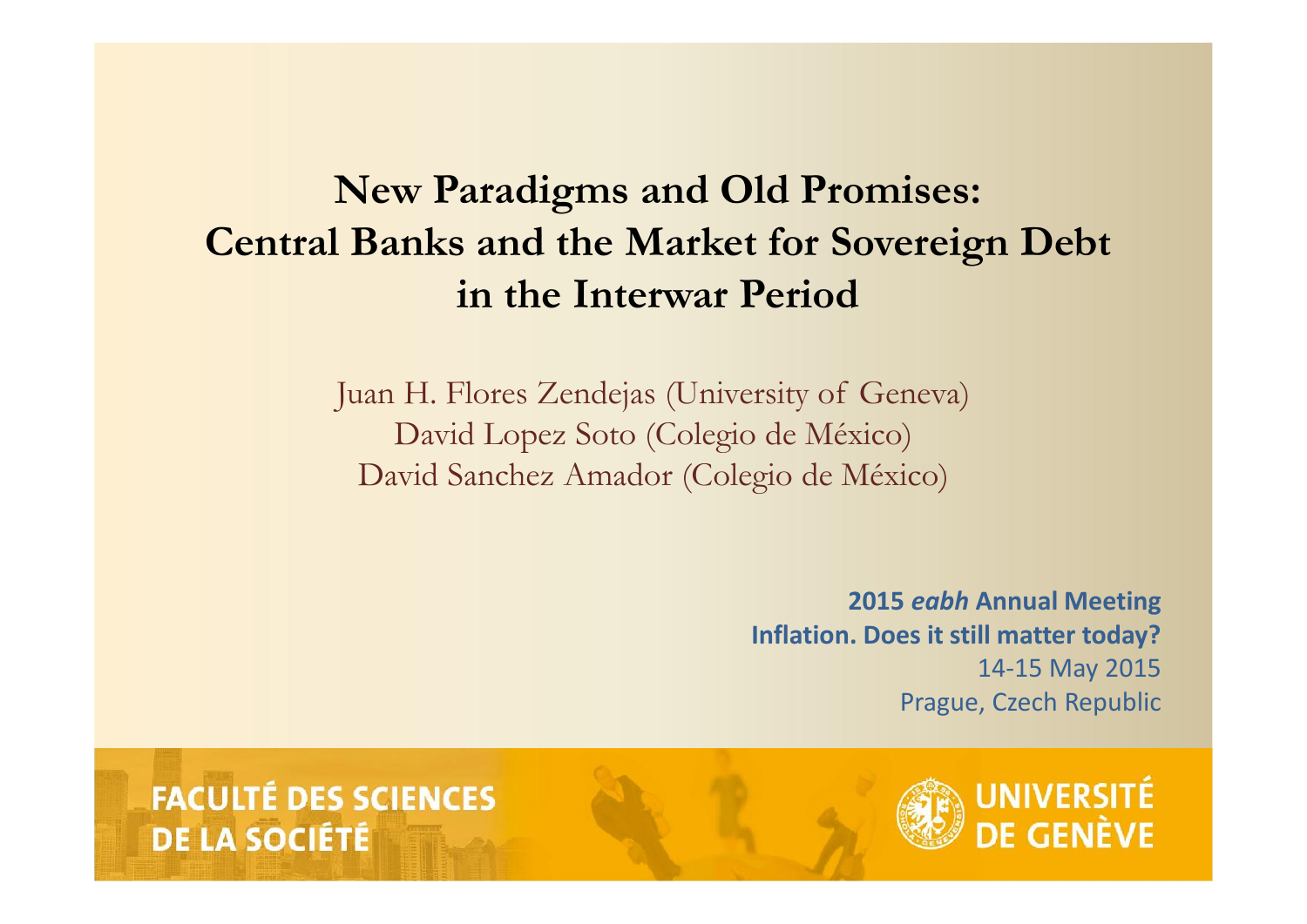### Central Banks, a controversial institution

- Central banks are responsible for monetary stability, which is necessary to achieve financial development and economic growth
- A long-dated debate has existed between supporters of free banking and those of central banking
- The institution has evolved, mainly regarding the scope of the functions that it performs

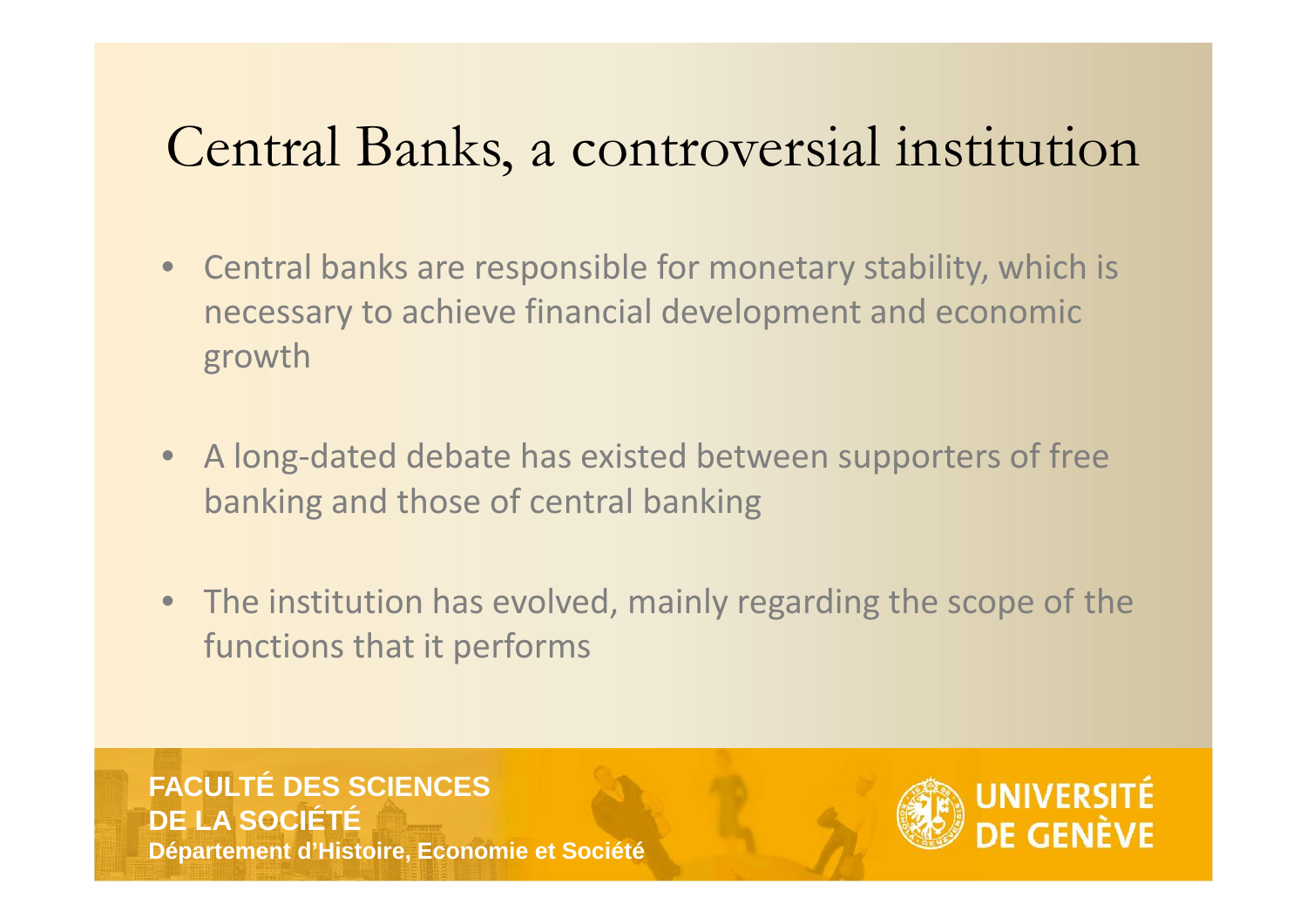# The emergence of central banking<br>Despite strong debates, the number of central banks

• Despite strong debates, the number of central banks established in the interwar period suggests rather a consensus on the advantages of this regime

Why??

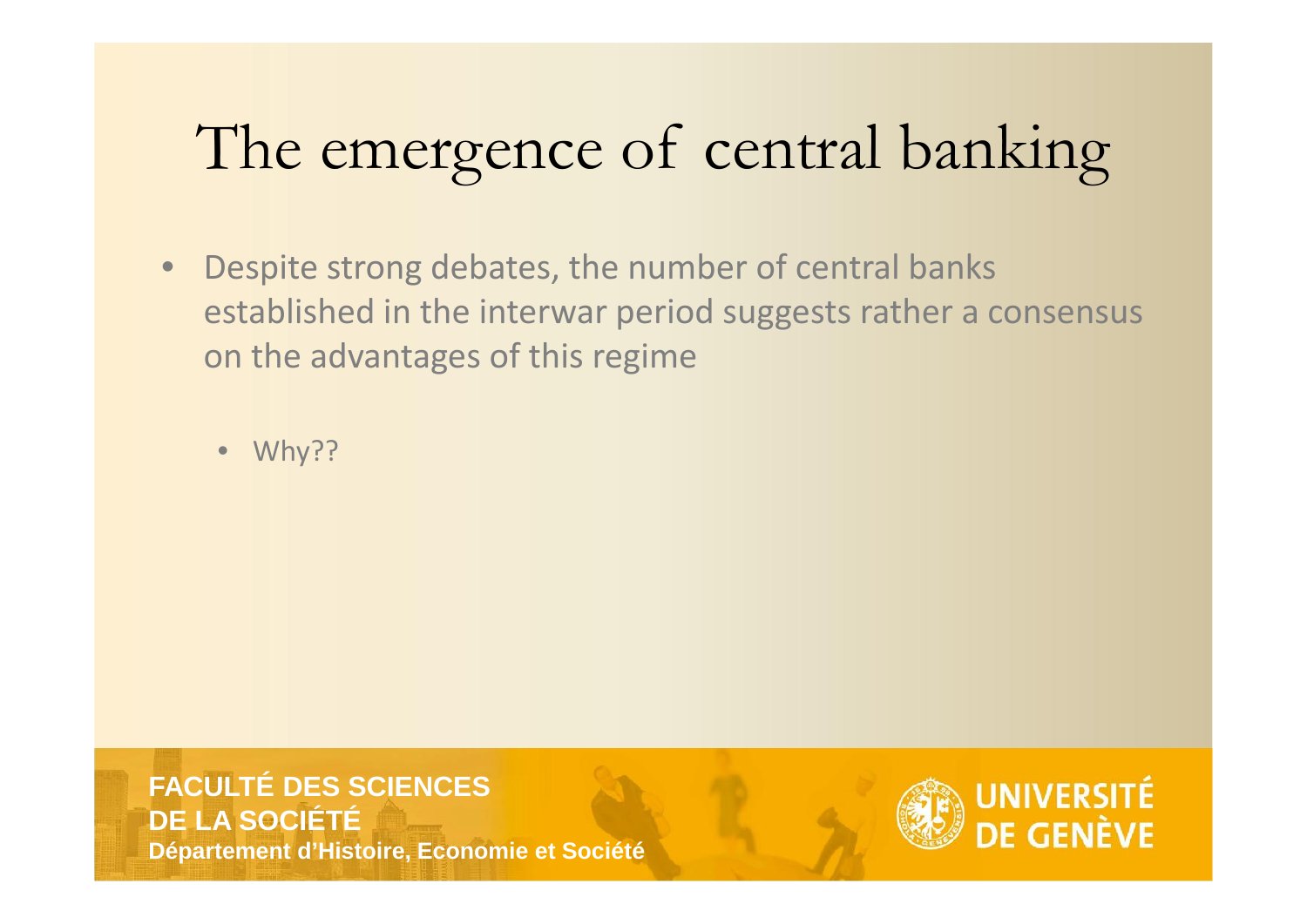# Foreign advisors and central banks

| <b>Date</b>                                        | <b>Country</b> | <b>Name</b>                                | <b>Foreign Advisor</b>          |
|----------------------------------------------------|----------------|--------------------------------------------|---------------------------------|
| 01.01.32                                           | Turkey         | Central Bank of the Republic of<br>Turkey  |                                 |
| 01.04.34                                           | India          | Reserve Bank of India                      | <b>Hilton Young Commission</b>  |
| 01.08.34                                           | New Zealand    | Reserve Bank of New Zealand                | Otto Niemeyer                   |
| 30.06.21                                           | South Africa   | South Africa Reserve Bank                  |                                 |
| 28.05.35                                           | Argentina      | Banco Central de la República<br>Argentina |                                 |
| 20.07.28                                           | Bolivia        | Banco central de Bolivia                   | Edwin Walter Kemmerer           |
| 22.08.25                                           | Chile          | Banco Central de Chile                     | Edwin Walter Kemmerer           |
| 11.07.23                                           | Colombia       | Banco de la República de<br>Colombia       | Edwin Walter Kemmerer           |
| 10.08.27                                           | Ecuador        | Banco Central de Ecuador                   | Edwin Walter Kemmerer           |
| 19.06.34                                           | El Salvador    | Banco Central de Reserva de El<br>Salvador | Frederick Francis Joseph Powell |
| 30.06.26                                           | Guatemala      | Banco de Guatemala                         | Edwin Walter Kemmerer           |
| 01.09.25                                           | México         | Banco de México                            | Inspired by E.W. Kemmerer       |
| 03.09.31                                           | Peru           | Banco Central de Reserva del<br>Perú       | Edwin Walter Kemmerer           |
| 03.07.34                                           | Canada         | <b>Bank of Canada</b>                      |                                 |
| <b>Département d'Histoire, Economie et Société</b> |                |                                            |                                 |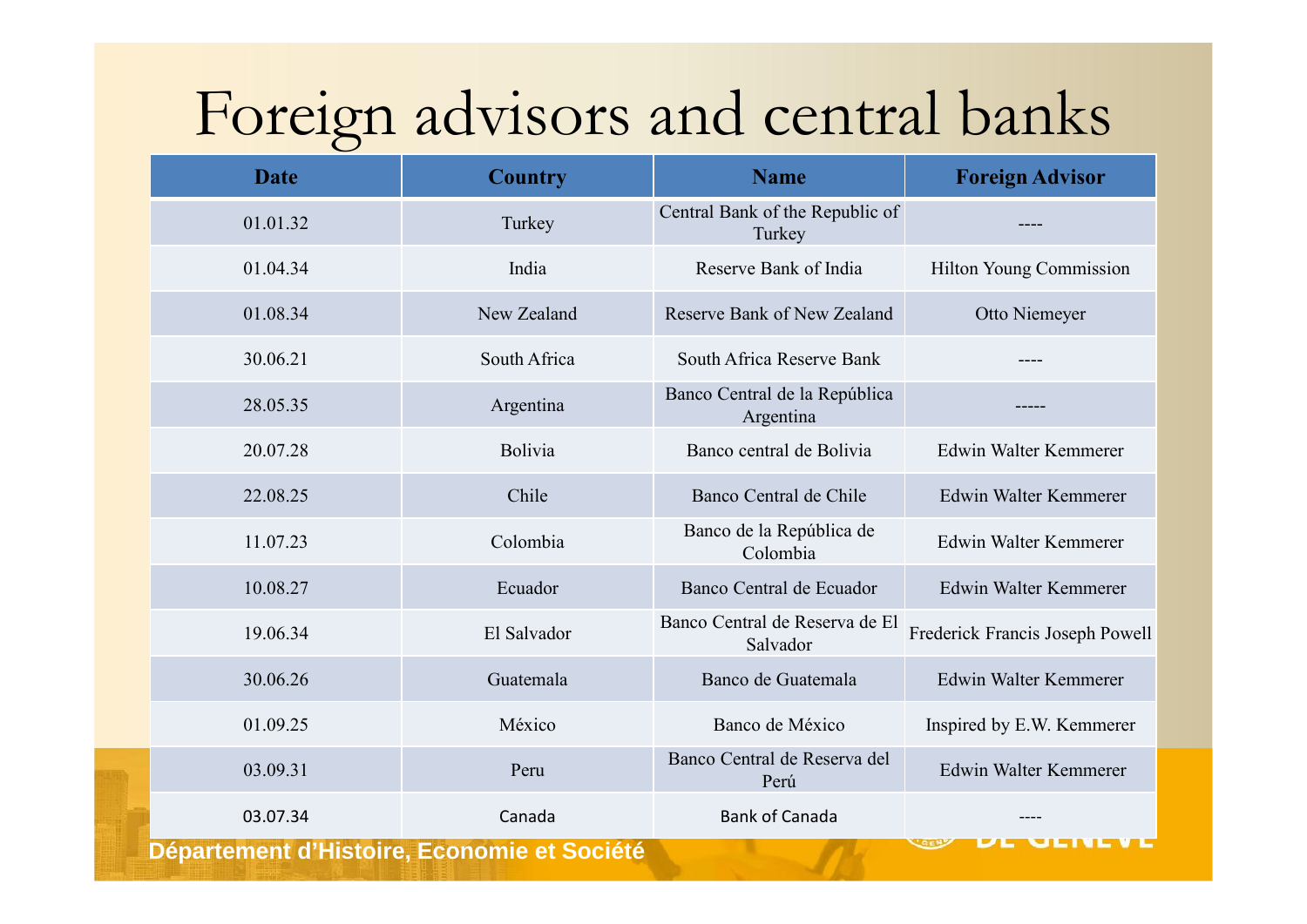## Different reasons

- An evolutionary path in Europe; not so in Latin America; political factors and economic climate of the 1920s
- Adoption of the "Kemmerer model" in the Andean countries, a common receipt that could have been mailed to those interested if monetary technology was all what policy-makers needed
- Canada: Political expediency, related to the perception of the government's actions against the Great Depression

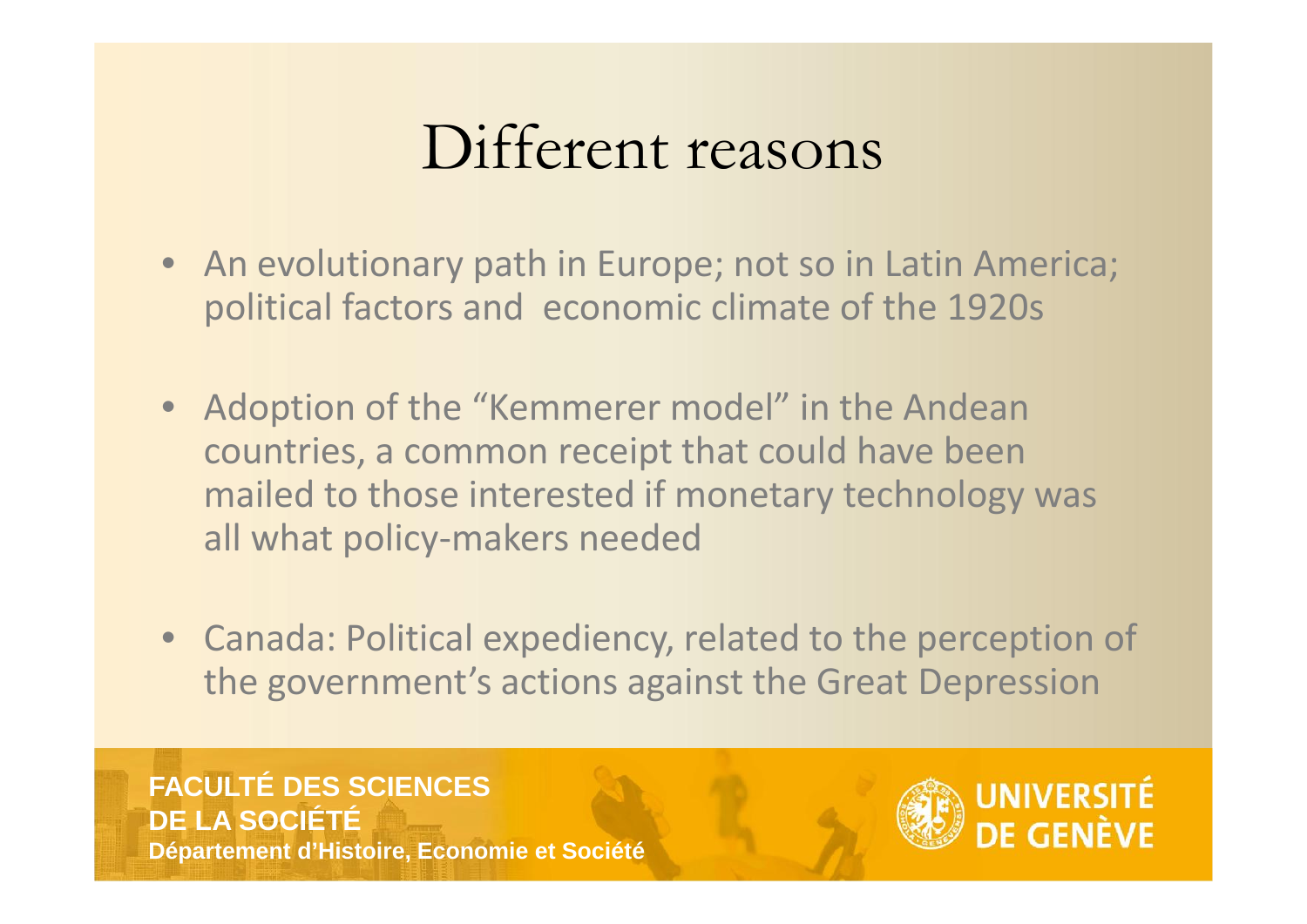# "The Brussels consensus" (I)

- A conference held in 1923 that gathered technical experts from several countries to agree on certain common principles and produce a set on recommendations on economic policies
- A main result from the conference was the formation of the Economic and Financial Committees of the League of Nations
- Among these resolutions, the establishment of central banks of issue was recommended, and if foreign capital was required, "some form of international control might be necessary"

#### **FACULTÉ DES SCIENCES DE LA SOCIÉTÉ**

**Département d'Histoire, Economie et Société**

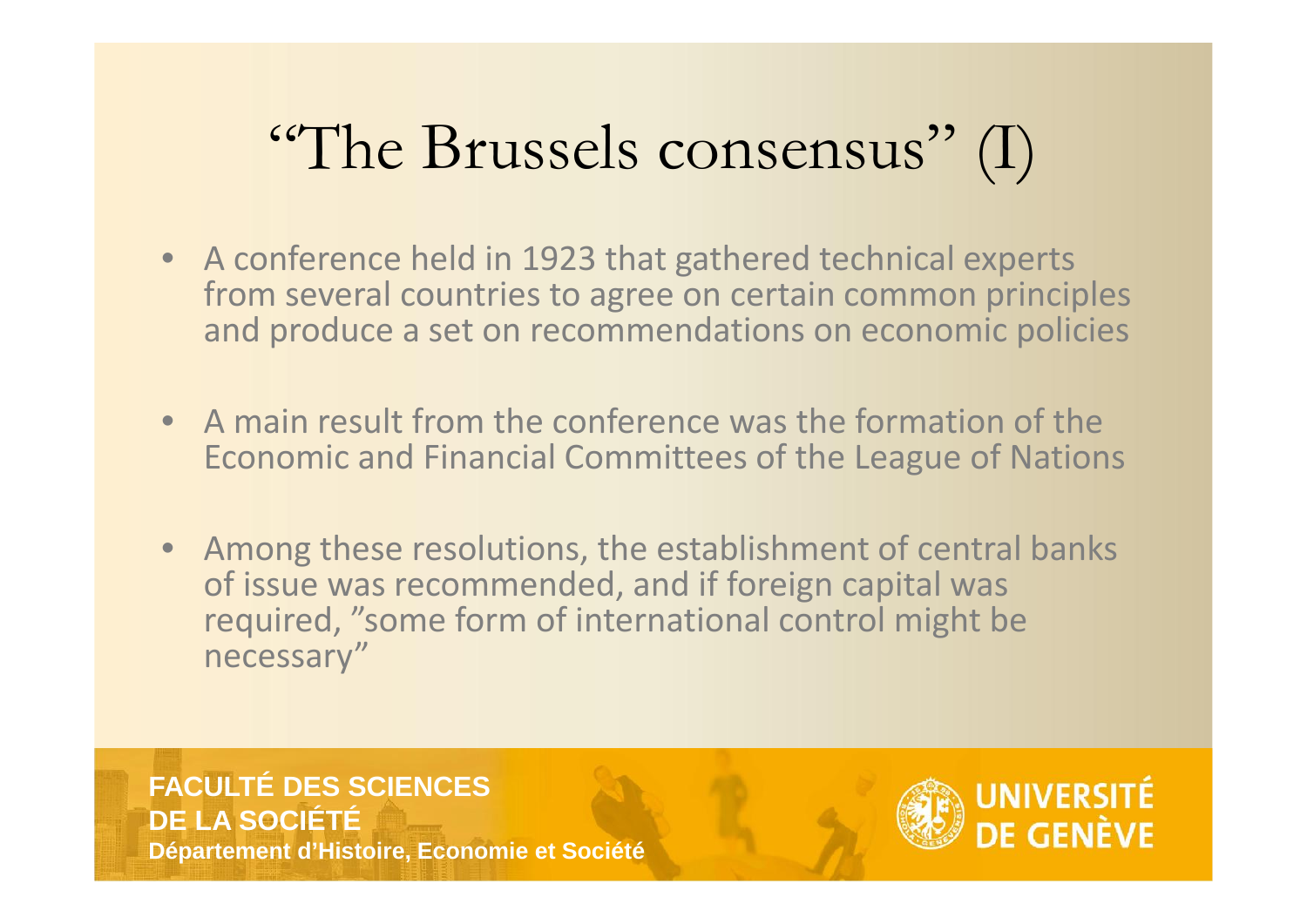# "The Brussels consensus" (II)

- Central banks should have the monopoly of monetary issues
- They should be free of political interference
- They should guarantee monetary stability under a gold- standard regime

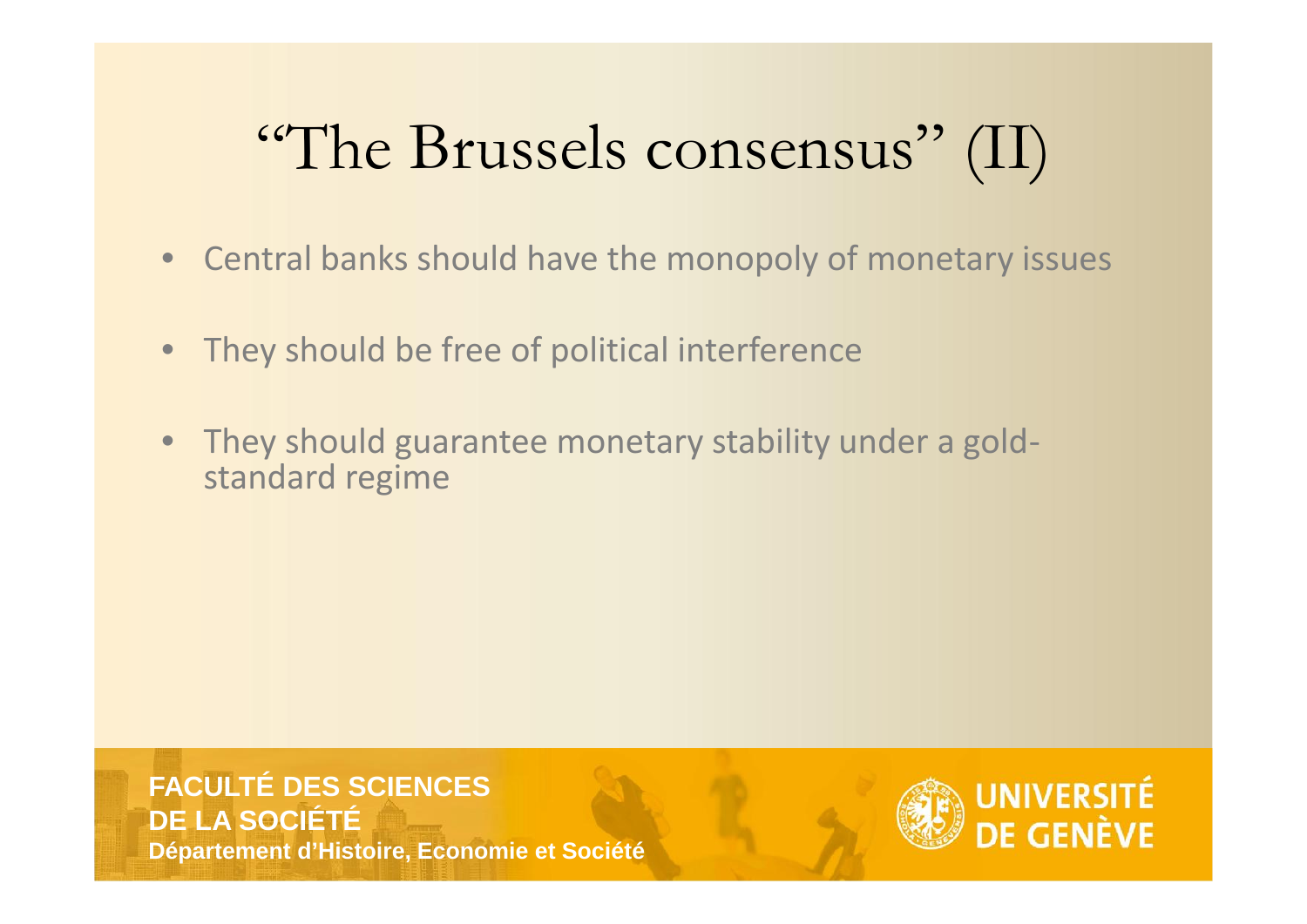# Sovereign debt markets and international consensuses

- Adopting central banks should have improved the conditions of new government loans in international financial markets
	- Overall, we expect financial markets to react favorably to the establishment of central banks

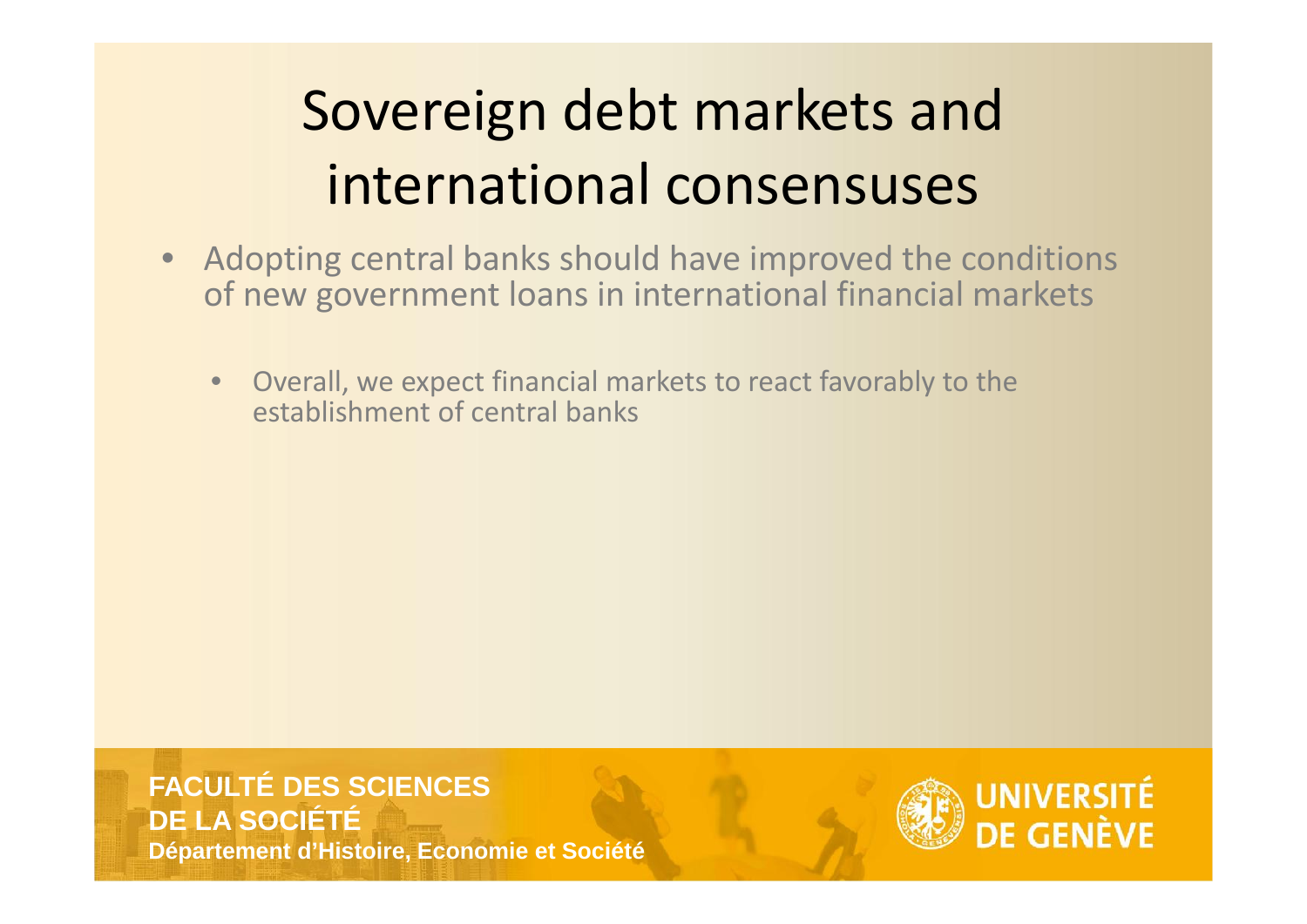## New Central Banks in the 1920s





#### **FACULTÉ DES SCIENCES DE LA SOCIÉTÉ**

**Département d'Histoire, Economie et Société**

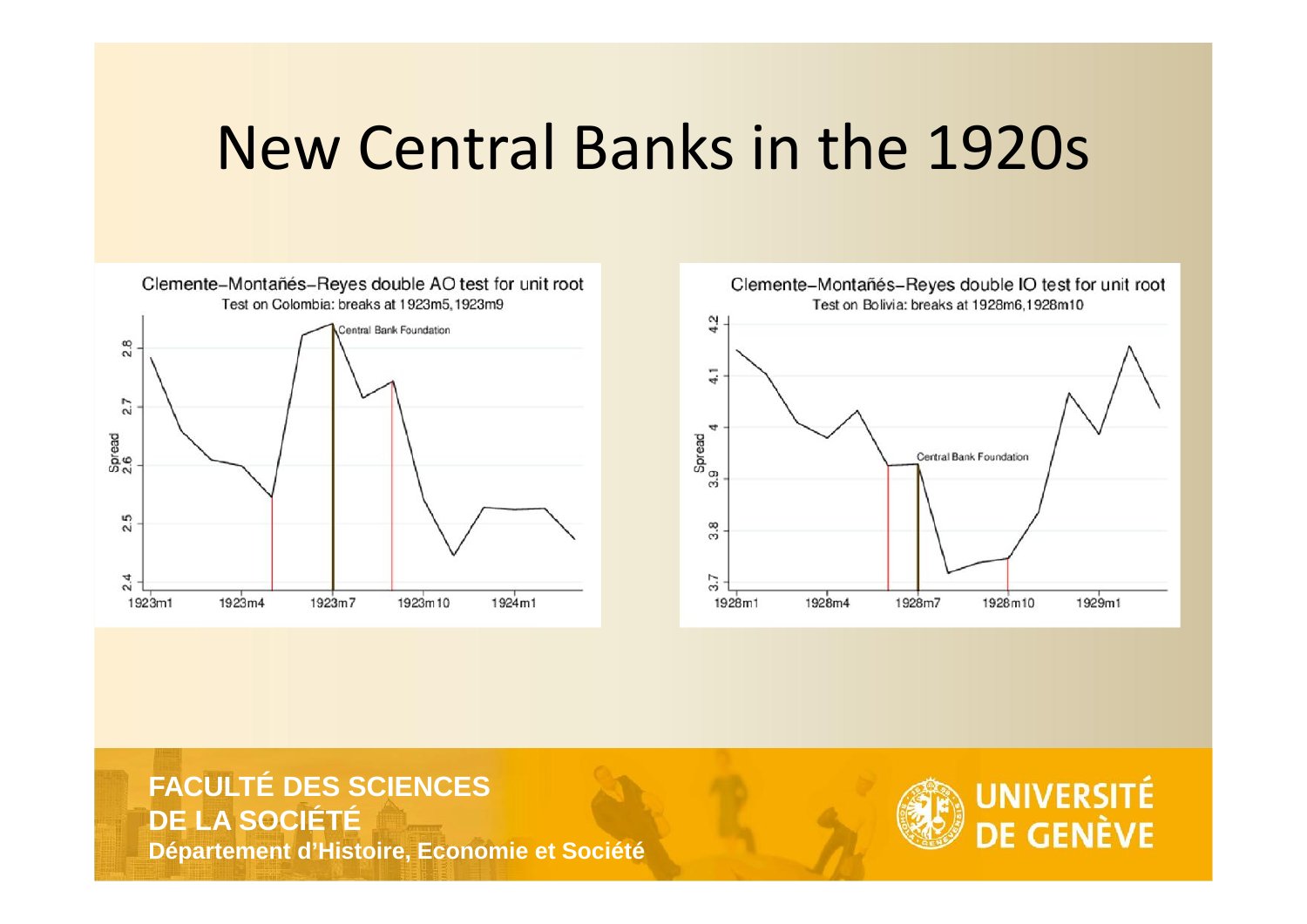## New Central Banks in the 1930s



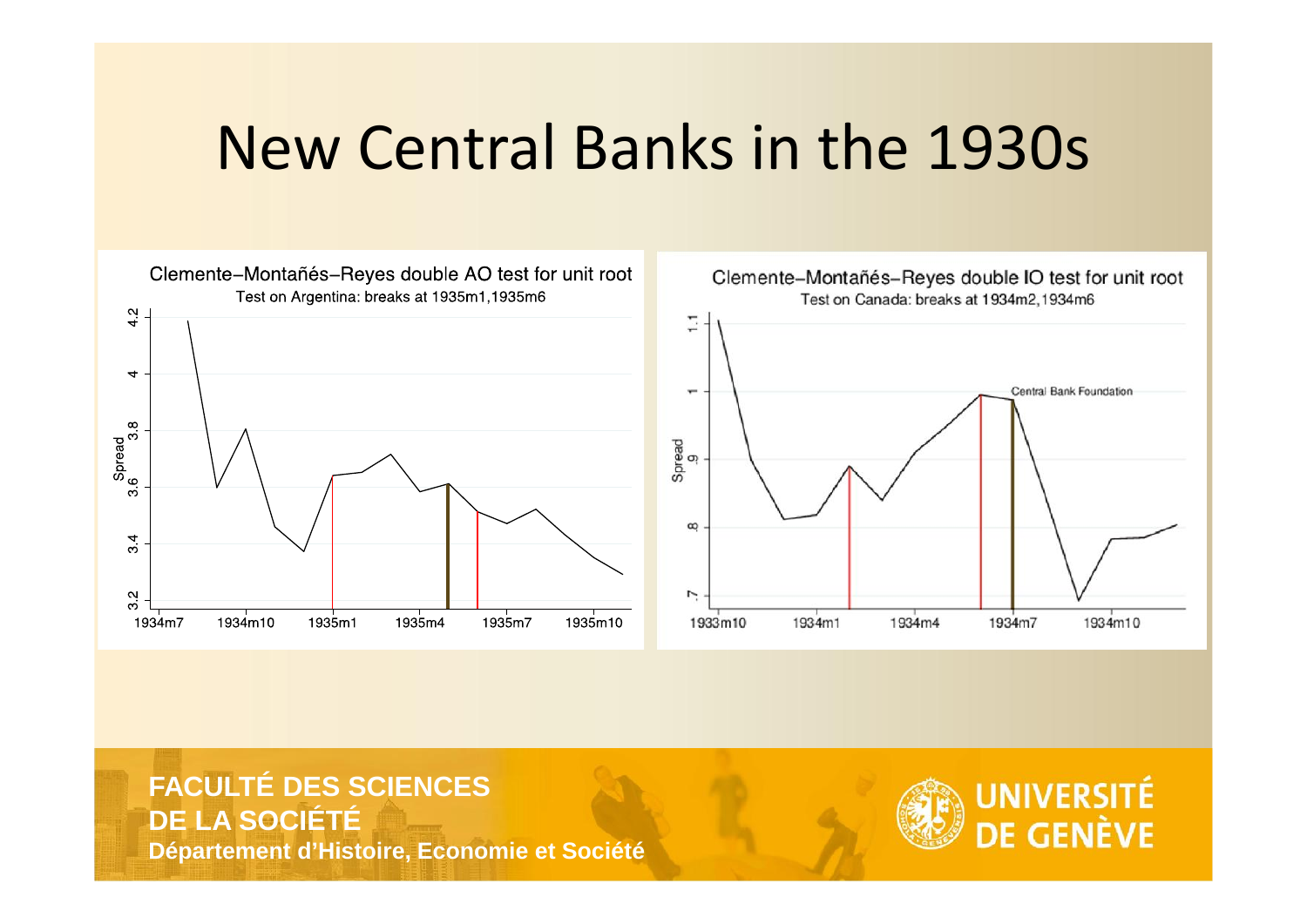## The case of Argentina

| Country   | Dates             | Titles                                                 | Coincidence with BP    |
|-----------|-------------------|--------------------------------------------------------|------------------------|
| Argentina | January 1935      | Depression and recovery in Argentina [Foreign Affairs] | yes                    |
|           | January 15, 1935  | New Central Bank for Argentina [Financial Times]       | yes                    |
|           | January 15, 1935  | Central Bank For Argentina [Times]                     | yes                    |
|           | January 18, 1935  | Argentina plans a CB [NYT]                             | yes                    |
|           | March 3, 1935     | Argentina adopts new bank system [NYT]                 | $\mathbf{n}\mathbf{o}$ |
|           | March 23, 1935    | Central Bank for Argentina [Financial Times]           | $\mathbf{no}$          |
|           | March 23, 1935    | Argentina revises financial system [NYT]               | $\mathbf{no}$          |
|           | May 1, 1935       | Ernesto Bosch heads new Argentina Bank [NYT]           | yes                    |
|           | June 7, 1935      | Central Bank opened [NYT]                              | yes                    |
|           | September 5, 1935 | Bank of Argentina holds reserve ratio [NYT]            | $\mathbf{n}\mathbf{o}$ |
|           | October 10, 1935  | Bank of Argentina reports for month [NYT]              | yes                    |
|           | November 19, 1935 | Argentina paying debts, says Pinedo [NYT]              | $\mathbf{no}$          |
|           | December 18, 1935 | Bank Of London And South America [Times]               | $\mathbf{n}$ o         |
|           |                   |                                                        |                        |

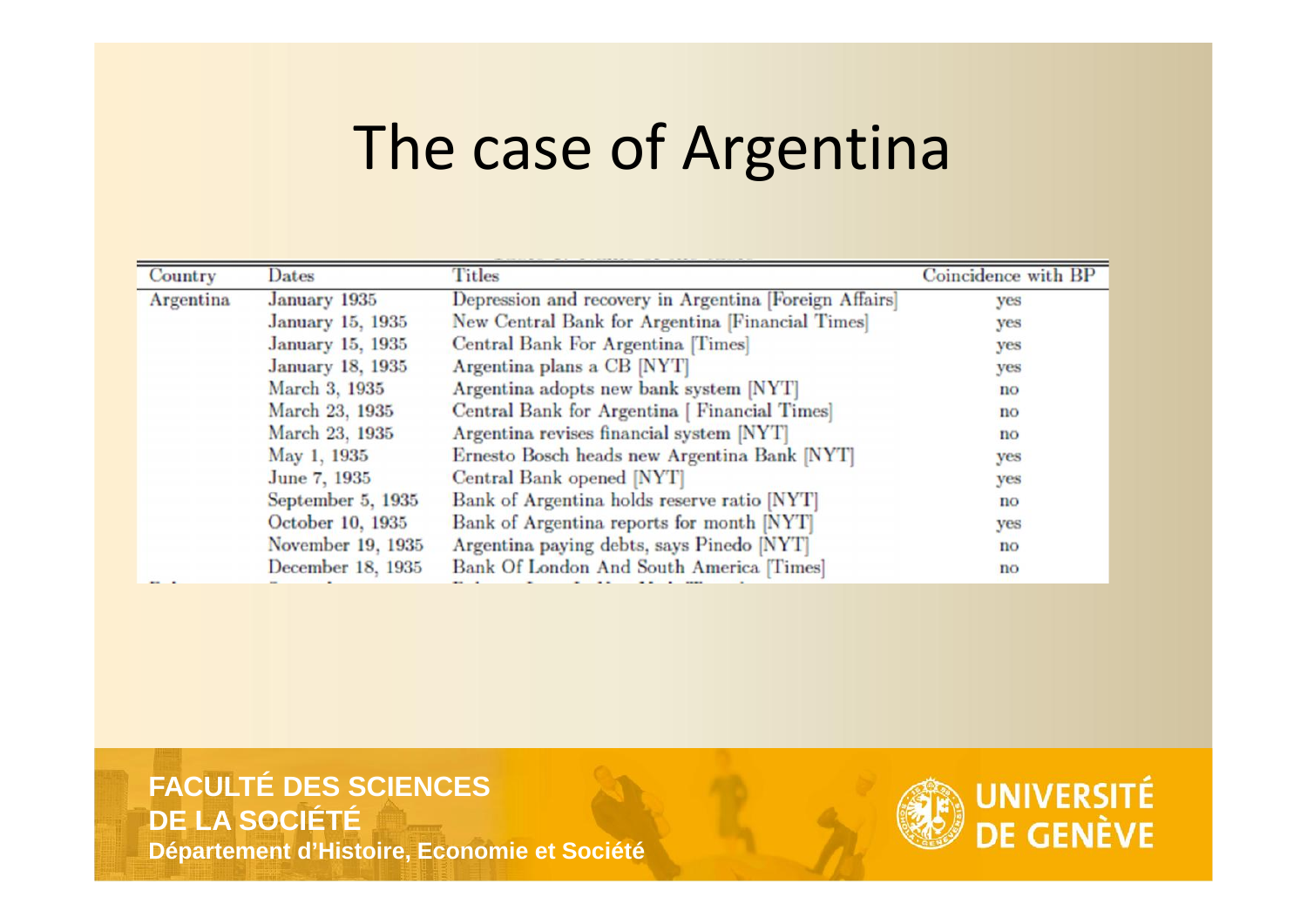# Analysis on the primary market

- We have looked at the borrowing costs in New York of the new loans for foreign governments between 1923-1929, and have estimated the effects of central banks.
- The controls included in the analysis are:
	- Fiscal variables: debt service to public revenue; pubic deficits
	- Monetary variables: inflation, depreciation rate, gold standard dummy, reserves to monetary base
	- Microeconomic elements: loan amount, type of issuer and underwriter
	- Institutional quality (Polity IV) and money doctors

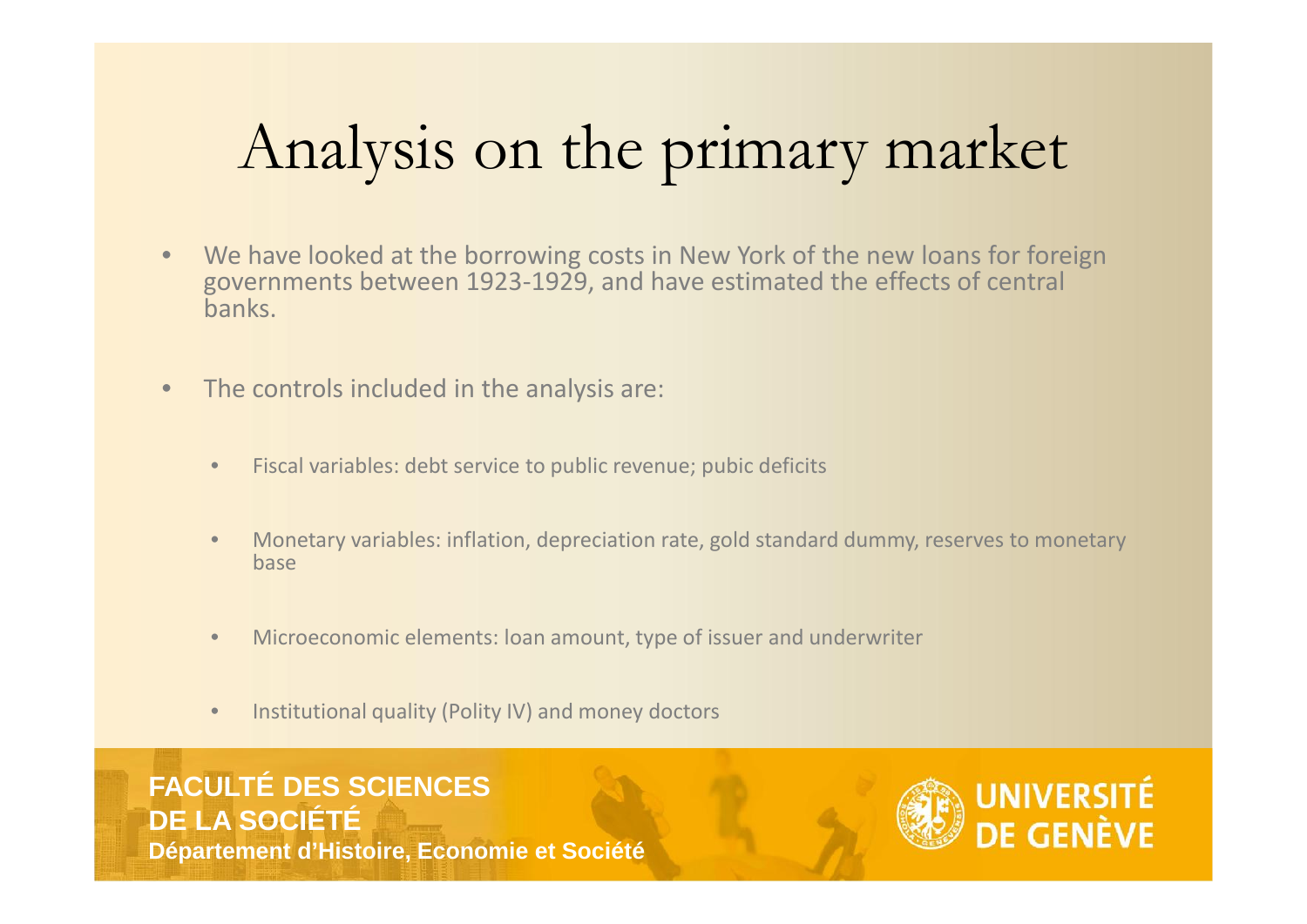| Table 3: Central Bank and spreads at issue |              |           |           |           |
|--------------------------------------------|--------------|-----------|-----------|-----------|
|                                            | 1)           | (2)       | (3)       | (4)       |
| publicfinance                              | 0.341        | 0.295     | 0.165     | 0.103     |
|                                            | (1.12)       | (0.85)    | (0.63)    | (0.40)    |
| inflation                                  | 1.114        | 1.038     | 2.162     | 1.895     |
|                                            | (1.67)       | (1.35)    | (3.48)    | (3.19)    |
| deprate                                    | 0.493        | 0.401     |           |           |
|                                            | (0.66)       | (0.50)    |           |           |
| CB                                         | 0.0196       | 0.0931    | 0.148     | 0.132     |
|                                            | (0.10)       | (0.39)    | (0.71)    | (0.61)    |
| majorunder                                 | $-0.775$     | $-0.677$  | $-0.523$  | $-0.501$  |
|                                            | $(-3.62)$    | $(-2.68)$ | $(-2.62)$ | $(-2.60)$ |
| GoldStandar                                |              |           | $-0.496$  | $-0.652$  |
|                                            |              |           | $(-2.14)$ | $(-2.81)$ |
| Seasoned_I                                 |              |           | $-1.127$  | $-1.129$  |
|                                            |              |           | $(-4.63)$ | $(-4.81)$ |
| <b>GReservesMA</b>                         |              |           |           | $-0.191$  |
|                                            |              |           |           | $(-0.45)$ |
| _cons                                      | 3.589        | 3.192     | 4.146     | 4.154     |
|                                            | (15.21)      | (5.12)    | (7.45)    | (7.33)    |
| Year effects                               | No           | Yes       | Yes       | Yes       |
| N                                          | 60           | 60        | 62        | 60        |
| adj. $R^2$                                 | 0.174        | 0.120     | 0.436     | 0.497     |
| t statistics in parentheses                |              |           |           |           |
| $p < 0.05$ ,                               | $p < 0.01$ , | p < 0.001 |           |           |
|                                            |              |           |           |           |

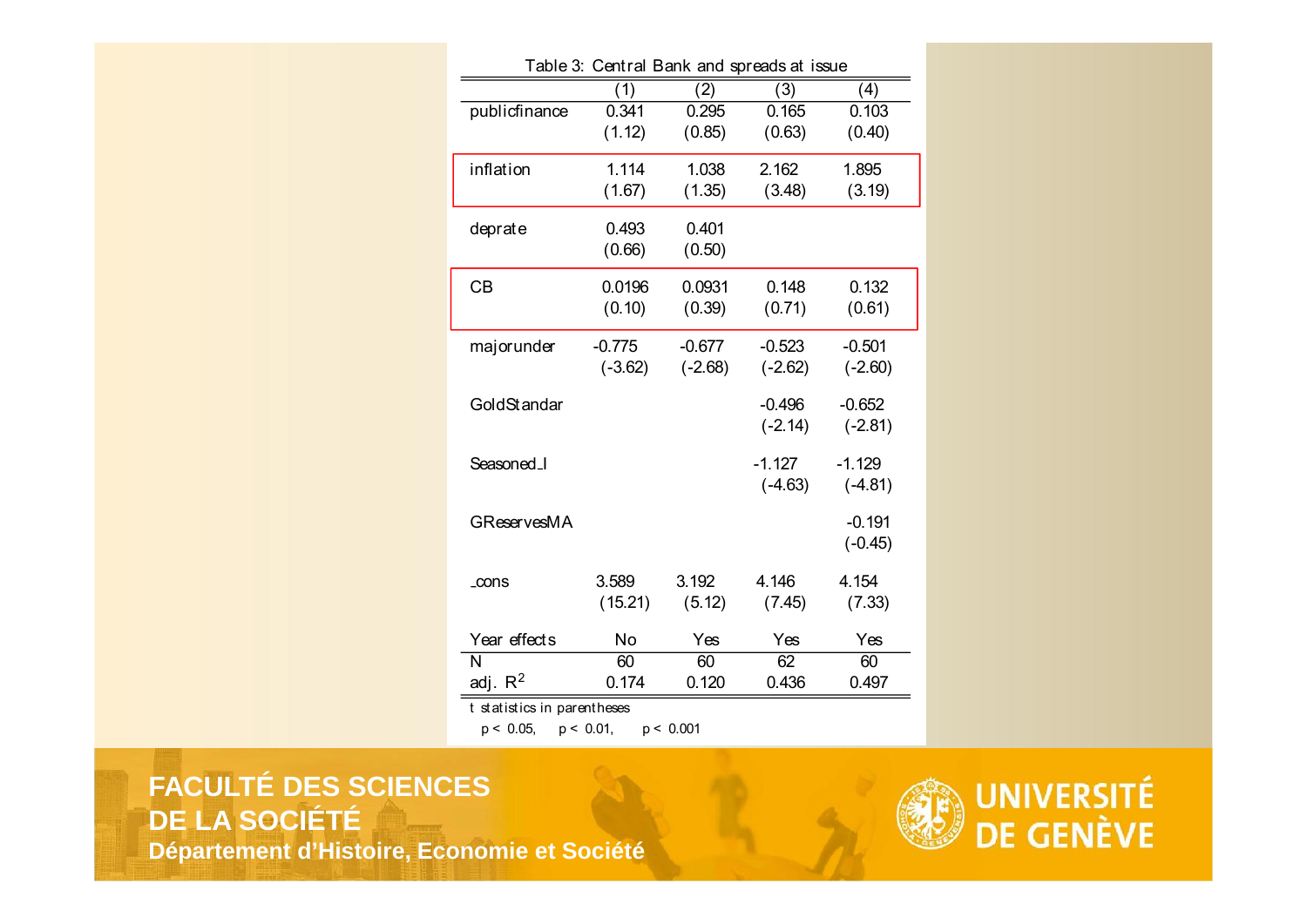## Type of central banks



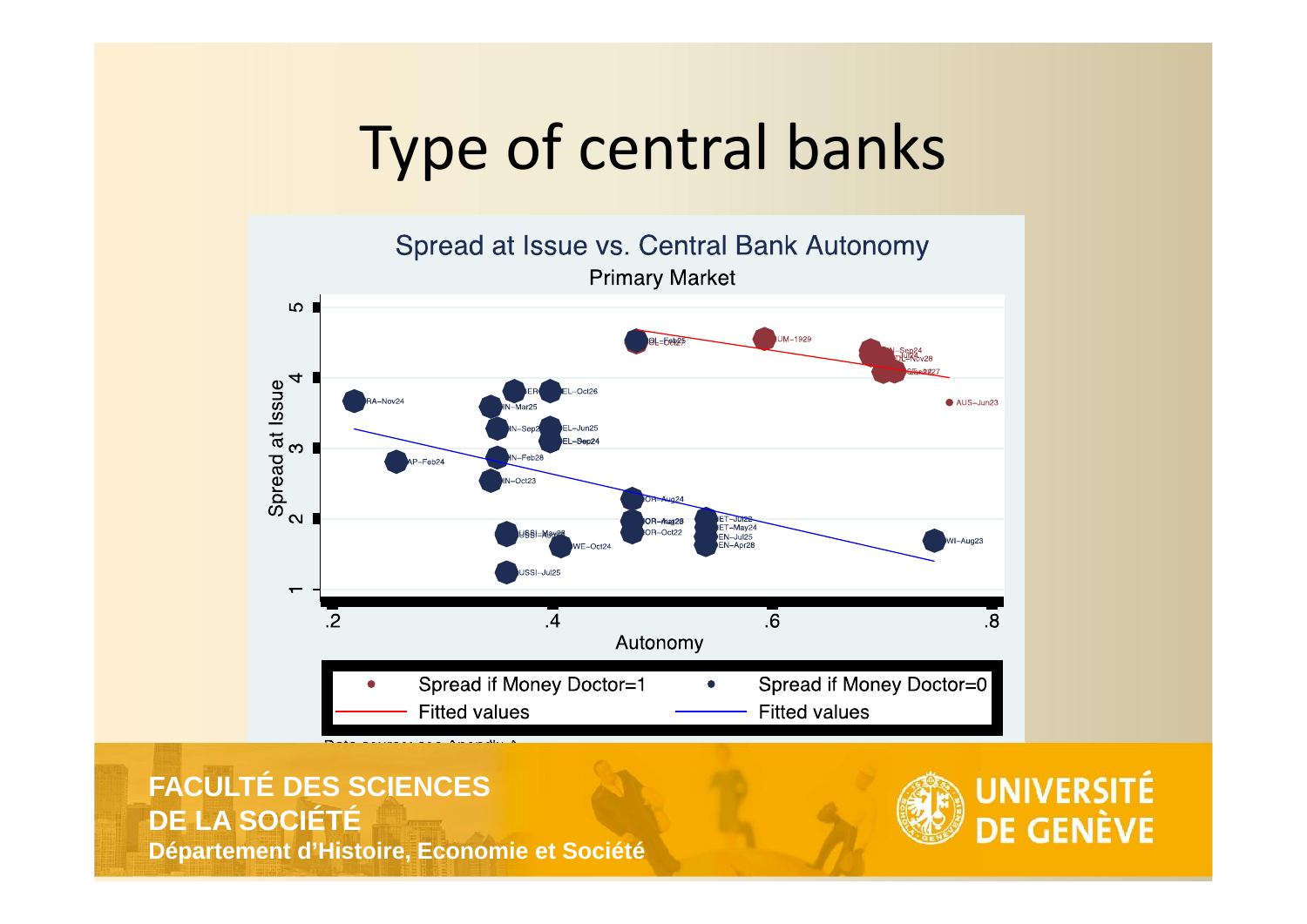| Table 4: Autonomy and spreads at issue |           |           |           |           |  |
|----------------------------------------|-----------|-----------|-----------|-----------|--|
|                                        | (1)       | (2)       | (3)       | (4)       |  |
| publicfinance                          | 0.914     | 1.053     | 1.121     | 1.001     |  |
|                                        | (3.83)    | (3.88)    | (3.65)    | (2.89)    |  |
|                                        |           |           |           |           |  |
| inflation                              | 0.181     | 0.178     | 0.219     | 0.0866    |  |
|                                        | (0.39)    | (0.39)    | (0.43)    | (0.16)    |  |
| deprate                                | $-2.764$  | $-2.657$  | $-2.480$  | $-2.663$  |  |
|                                        |           |           |           |           |  |
|                                        | $(-3.22)$ | $(-3.09)$ | $(-2.58)$ | $(-2.67)$ |  |
| autonomy                               | $-2.140$  | $-2.144$  | $-1.852$  | $-3.045$  |  |
|                                        | $(-2.47)$ | $(-2.48)$ | $(-1.92)$ | $(-1.67)$ |  |
|                                        |           |           |           |           |  |
| majorunder                             | $-2.169$  | $-1.742$  |           |           |  |
|                                        | $(-7.72)$ | $(-3.56)$ |           |           |  |
|                                        |           |           |           |           |  |
| polity2                                |           | $-0.0299$ | $-0.116$  | $-0.217$  |  |
|                                        |           | $(-1.07)$ | $(-6.46)$ | $(-1.65)$ |  |
|                                        |           |           |           |           |  |
| MoneyDoctorLN                          |           |           | 0.912     | 0.928     |  |
|                                        |           |           | (2.43)    | (2.45)    |  |
| autonomy_polity2                       |           |           |           | 0.151     |  |
|                                        |           |           |           |           |  |
|                                        |           |           |           | (0.78)    |  |
| _cons                                  | 5.746     | 5.664     | 4.697     | 5.508     |  |
|                                        | (9.39)    | (9.21)    | (8.31)    | (4.63)    |  |
| N                                      | 30        | 30        | 30        | 30        |  |
| adj. $R^2$                             | 0.804     | 0.805     | 0.759     | 0.755     |  |
|                                        |           |           |           |           |  |
| t statistics in parentheses            |           |           |           |           |  |
| $p < 0.05$ ,<br>$p < 0.01$ ,           | p < 0.001 |           |           |           |  |
|                                        |           |           |           |           |  |
|                                        |           |           |           |           |  |

2002 - 2002 - 2003 - 2004 - 2005 - 2006 - 2007 - 2008 - 2008 - 2008 - 2008 - 2008 - 2008 - 2008 - 2008 - 2008<br>2008 - 2008 - 2008 - 2008 - 2008 - 2008 - 2008 - 2008 - 2008 - 2008 - 2008 - 2008 - 2008 - 2008 - 2008 - 2008

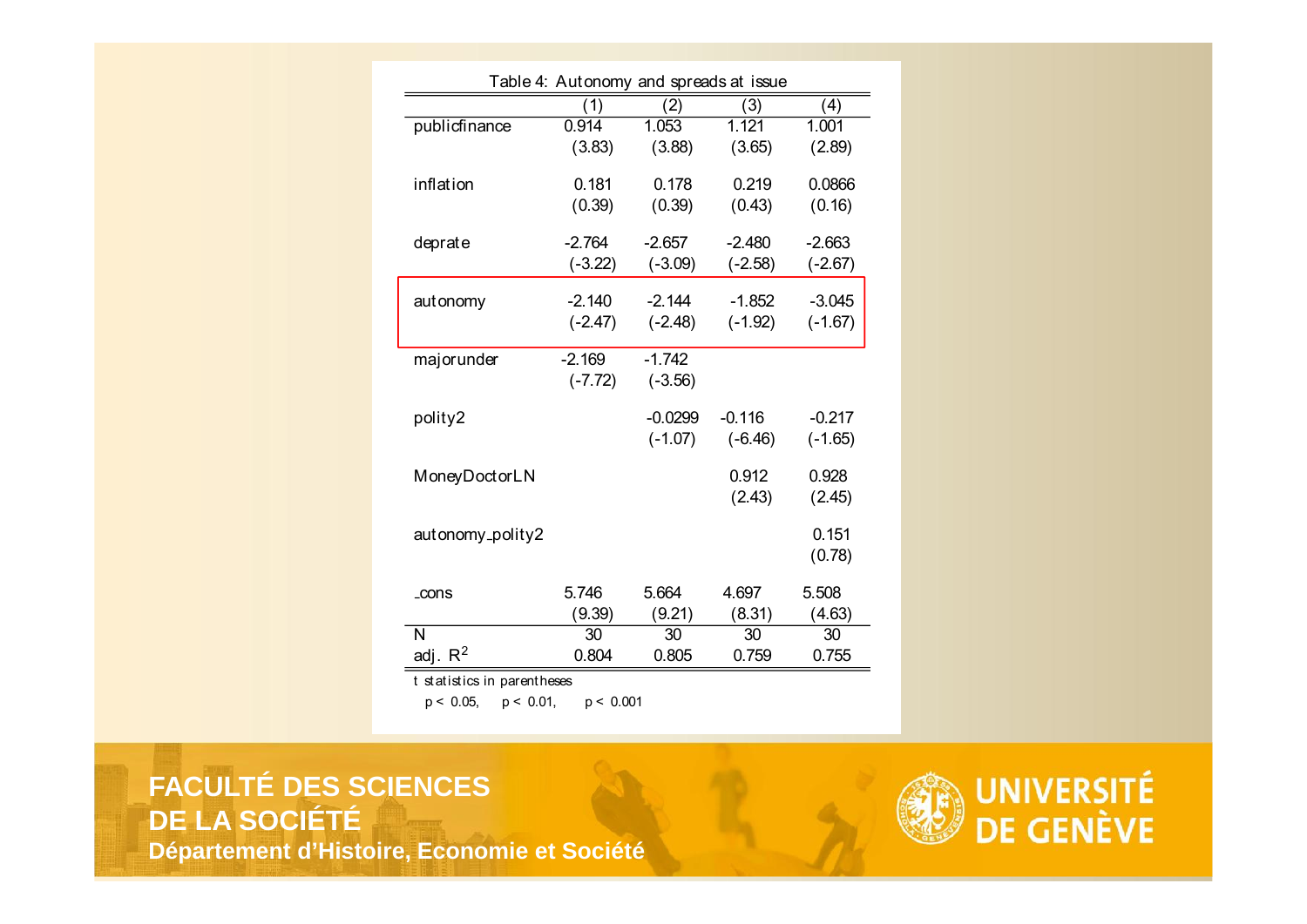| (1)<br>(2)<br>(3)<br>(4)<br>publicfinance<br>0.855<br>0.855<br>1.063<br>0.777<br>(2.48)<br>(2.48)<br>(2.40)<br>(3.23)<br>$-2.474$<br>$-1.906$<br>$-2.005$<br>deprate<br>$-2.474$<br>$(-2.35)$<br>$(-2.82)$<br>$(-2.82)$<br>$(-2.29)$<br>inflation<br>0.408<br>0.408<br>1.175<br>1.270<br>(0.76)<br>(0.76)<br>(2.11)<br>(2.14)<br>1.091<br>1.091<br>MoneyDoctorLN<br>(2.53)<br>(2.53)<br><b>CBI</b><br>$-0.0816$<br>$-0.0660$<br>$-0.0660$<br>$(-0.39)$<br>$(-0.32)$<br>$(-0.32)$<br><b>LLR</b><br>$-0.836$<br>$-0.836$<br>$-0.911$<br>$(-2.29)$<br>$(-2.76)$<br>$(-2.29)$<br>0.791<br>MoneyDoctor2<br>0.838<br>(3.53)<br>(3.58)<br>Seasoned_I<br>$-0.722$<br>$-0.680$<br>$(-1.96)$<br>$(-1.84)$<br><b>CB_LLR</b><br>$-0.275$<br>$(-1.48)$<br>3.620<br>3.671<br>3.671<br>4.297<br>_cons<br>(11.19)<br>(11.19)<br>(9.68)<br>(10.16)<br>N<br>43<br>43<br>43<br>43<br>adj. $R^2$<br>0.434<br>0.434<br>0.542<br>0.478<br>t statistics in parentheses |              |  |  | Table 5: Lender of Last Resort and spreads at issue |  |  |  |
|-------------------------------------------------------------------------------------------------------------------------------------------------------------------------------------------------------------------------------------------------------------------------------------------------------------------------------------------------------------------------------------------------------------------------------------------------------------------------------------------------------------------------------------------------------------------------------------------------------------------------------------------------------------------------------------------------------------------------------------------------------------------------------------------------------------------------------------------------------------------------------------------------------------------------------------------------|--------------|--|--|-----------------------------------------------------|--|--|--|
|                                                                                                                                                                                                                                                                                                                                                                                                                                                                                                                                                                                                                                                                                                                                                                                                                                                                                                                                                 |              |  |  |                                                     |  |  |  |
|                                                                                                                                                                                                                                                                                                                                                                                                                                                                                                                                                                                                                                                                                                                                                                                                                                                                                                                                                 |              |  |  |                                                     |  |  |  |
|                                                                                                                                                                                                                                                                                                                                                                                                                                                                                                                                                                                                                                                                                                                                                                                                                                                                                                                                                 |              |  |  |                                                     |  |  |  |
|                                                                                                                                                                                                                                                                                                                                                                                                                                                                                                                                                                                                                                                                                                                                                                                                                                                                                                                                                 |              |  |  |                                                     |  |  |  |
|                                                                                                                                                                                                                                                                                                                                                                                                                                                                                                                                                                                                                                                                                                                                                                                                                                                                                                                                                 |              |  |  |                                                     |  |  |  |
|                                                                                                                                                                                                                                                                                                                                                                                                                                                                                                                                                                                                                                                                                                                                                                                                                                                                                                                                                 |              |  |  |                                                     |  |  |  |
|                                                                                                                                                                                                                                                                                                                                                                                                                                                                                                                                                                                                                                                                                                                                                                                                                                                                                                                                                 |              |  |  |                                                     |  |  |  |
|                                                                                                                                                                                                                                                                                                                                                                                                                                                                                                                                                                                                                                                                                                                                                                                                                                                                                                                                                 |              |  |  |                                                     |  |  |  |
|                                                                                                                                                                                                                                                                                                                                                                                                                                                                                                                                                                                                                                                                                                                                                                                                                                                                                                                                                 |              |  |  |                                                     |  |  |  |
|                                                                                                                                                                                                                                                                                                                                                                                                                                                                                                                                                                                                                                                                                                                                                                                                                                                                                                                                                 |              |  |  |                                                     |  |  |  |
|                                                                                                                                                                                                                                                                                                                                                                                                                                                                                                                                                                                                                                                                                                                                                                                                                                                                                                                                                 |              |  |  |                                                     |  |  |  |
|                                                                                                                                                                                                                                                                                                                                                                                                                                                                                                                                                                                                                                                                                                                                                                                                                                                                                                                                                 |              |  |  |                                                     |  |  |  |
|                                                                                                                                                                                                                                                                                                                                                                                                                                                                                                                                                                                                                                                                                                                                                                                                                                                                                                                                                 |              |  |  |                                                     |  |  |  |
|                                                                                                                                                                                                                                                                                                                                                                                                                                                                                                                                                                                                                                                                                                                                                                                                                                                                                                                                                 |              |  |  |                                                     |  |  |  |
|                                                                                                                                                                                                                                                                                                                                                                                                                                                                                                                                                                                                                                                                                                                                                                                                                                                                                                                                                 |              |  |  |                                                     |  |  |  |
|                                                                                                                                                                                                                                                                                                                                                                                                                                                                                                                                                                                                                                                                                                                                                                                                                                                                                                                                                 |              |  |  |                                                     |  |  |  |
|                                                                                                                                                                                                                                                                                                                                                                                                                                                                                                                                                                                                                                                                                                                                                                                                                                                                                                                                                 |              |  |  |                                                     |  |  |  |
|                                                                                                                                                                                                                                                                                                                                                                                                                                                                                                                                                                                                                                                                                                                                                                                                                                                                                                                                                 |              |  |  |                                                     |  |  |  |
|                                                                                                                                                                                                                                                                                                                                                                                                                                                                                                                                                                                                                                                                                                                                                                                                                                                                                                                                                 |              |  |  |                                                     |  |  |  |
|                                                                                                                                                                                                                                                                                                                                                                                                                                                                                                                                                                                                                                                                                                                                                                                                                                                                                                                                                 |              |  |  |                                                     |  |  |  |
|                                                                                                                                                                                                                                                                                                                                                                                                                                                                                                                                                                                                                                                                                                                                                                                                                                                                                                                                                 |              |  |  |                                                     |  |  |  |
|                                                                                                                                                                                                                                                                                                                                                                                                                                                                                                                                                                                                                                                                                                                                                                                                                                                                                                                                                 |              |  |  |                                                     |  |  |  |
|                                                                                                                                                                                                                                                                                                                                                                                                                                                                                                                                                                                                                                                                                                                                                                                                                                                                                                                                                 |              |  |  |                                                     |  |  |  |
|                                                                                                                                                                                                                                                                                                                                                                                                                                                                                                                                                                                                                                                                                                                                                                                                                                                                                                                                                 |              |  |  |                                                     |  |  |  |
|                                                                                                                                                                                                                                                                                                                                                                                                                                                                                                                                                                                                                                                                                                                                                                                                                                                                                                                                                 | <b>ENCES</b> |  |  |                                                     |  |  |  |

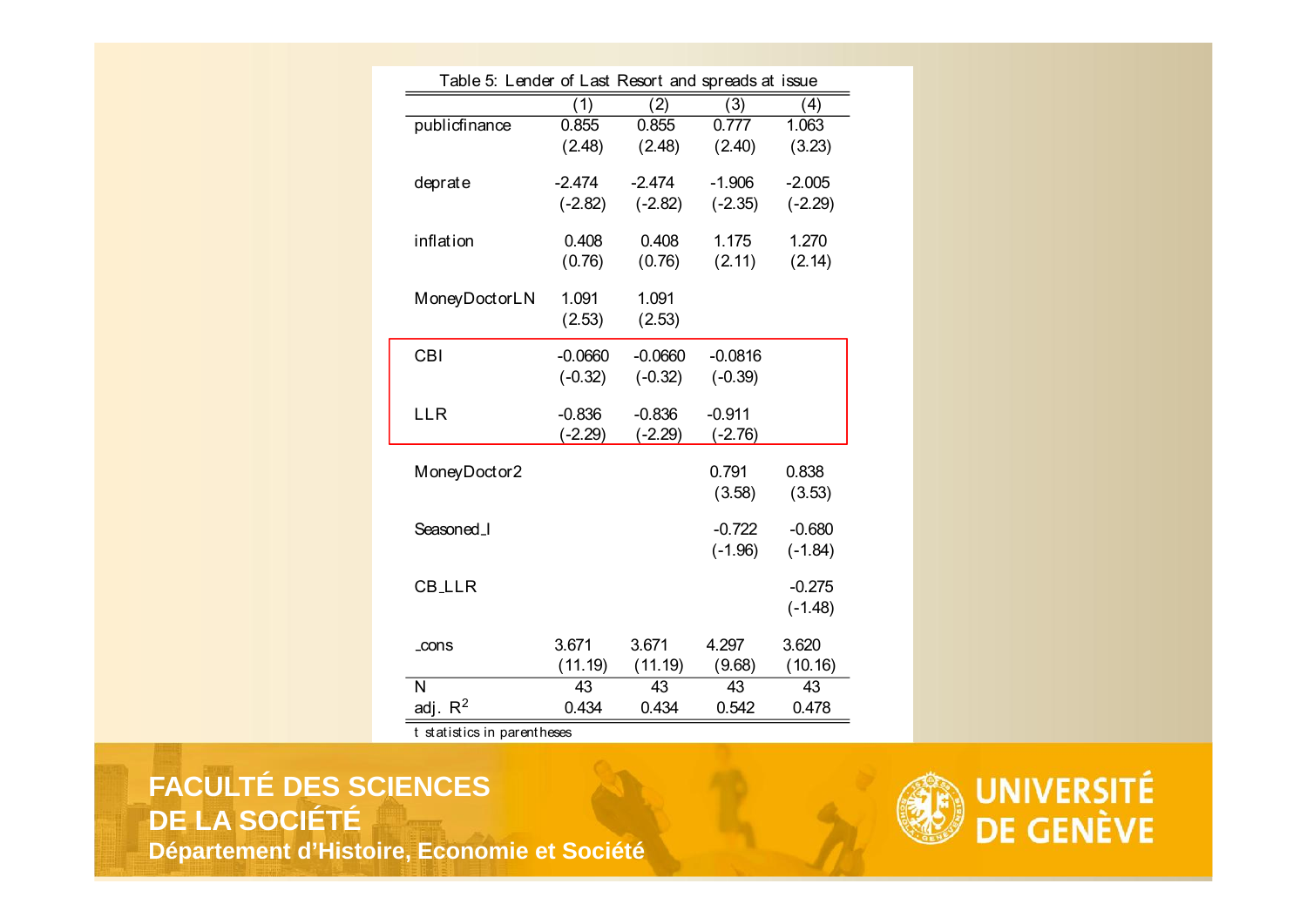# (Preliminary) conclusions

- International capital markets became a main force behind the wave of new central banks that emerged in the interwar period
- This paper demonstrates that while the establishment of central banks may have served to attract capital, this did not include lower borrowing costs
- Legal independence and the more general institutional setting were two main factors driving spreads at issue

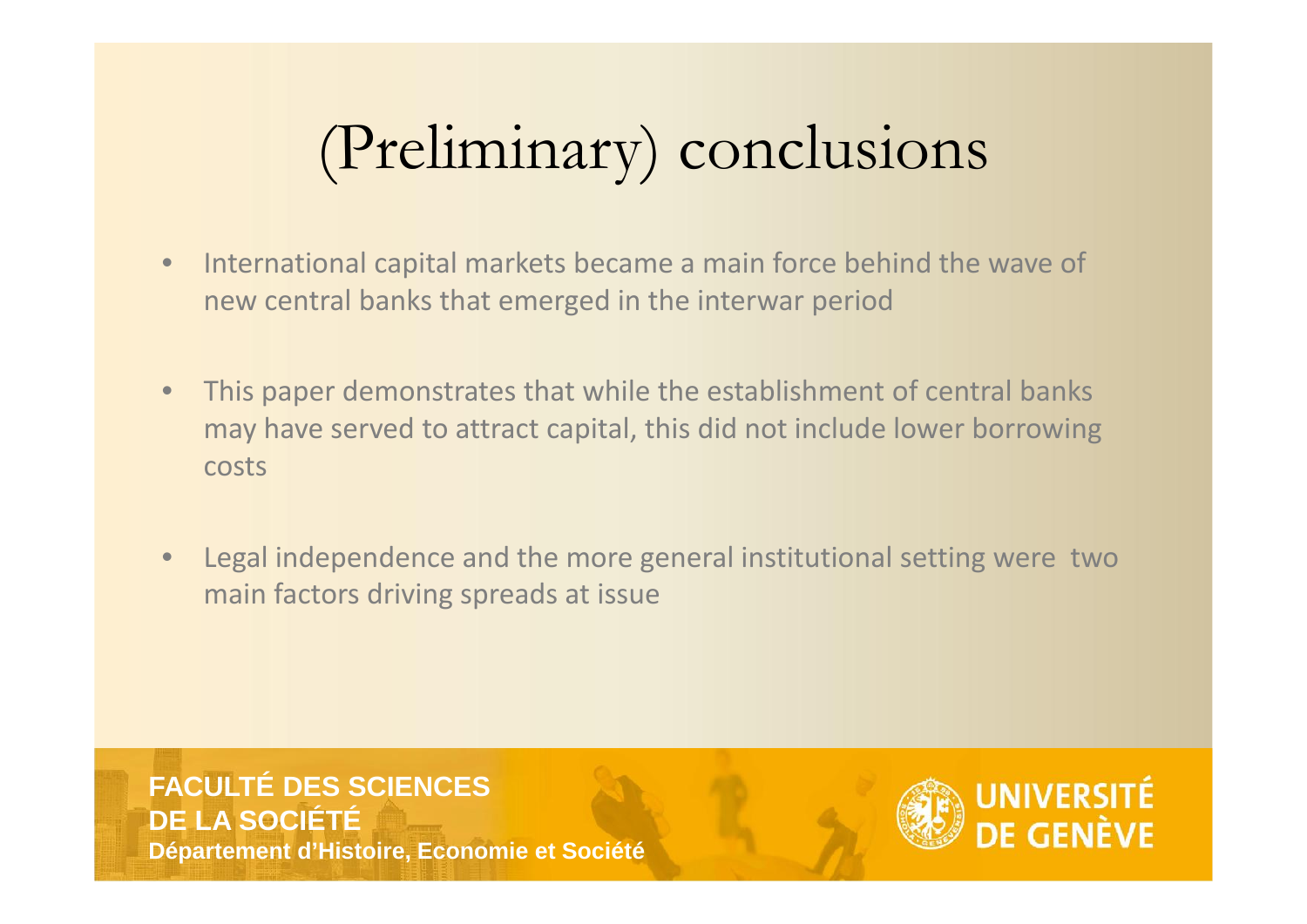## Děkuji!